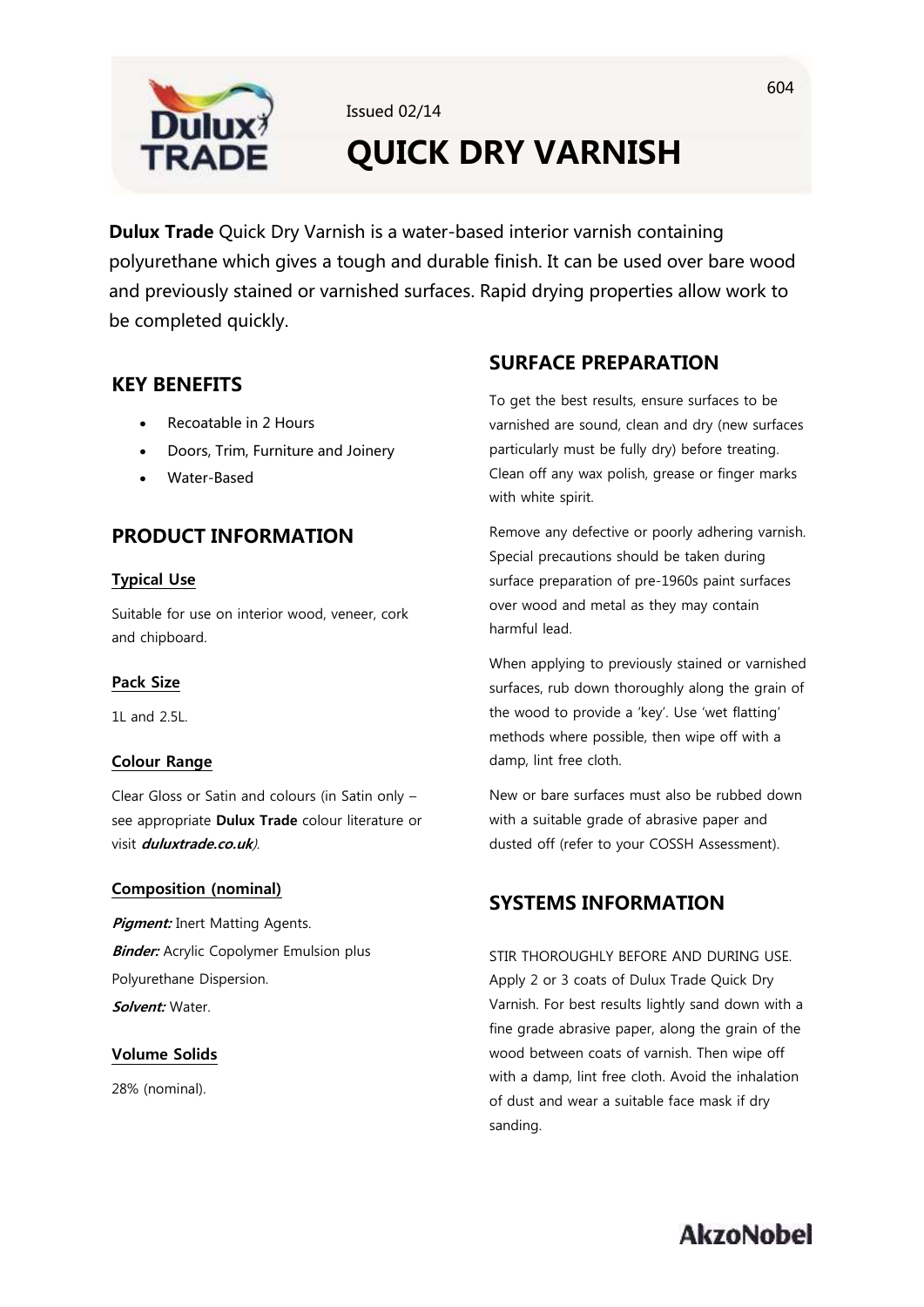

# **QUICK DRY VARNISH**

**Dulux Trade** Quick Dry Varnish can be used over previously stained wood to vary sheen level i.e. gloss/satin. Use direct from the can.

For best colour consistency, purchase sufficient tinted paint for each job including touch-in at one time from the same source.

## **APPLICATION METHOD**

Brush or roller only. Do not spray. For best results, use a good quality synthetic (nylon polyester) brush, designed for use with water-based paints, stains and varnishes. Brush out evenly, taking care to avoid overlaps and finish along the grain.

As with all water-based paints, do not apply at temperatures below 8ºC (as recommended by British Standard BS 6150).

### **Practical Coverage**

On smooth surfaces of average porosity, a guide to the practical coverage is up to 20m² per litre.

### **Thinning**

Do not thin this product.

#### **Spray Recommendations**

This product is not suitable for spray application.

### **Drying Times**

Single coat at standard thickness: **Touch Dry:** 30 minutes. **Recoat:** 2 hours.

## **Cleaning Up**

After use, remove as much product as possible from brushes before cleaning with water.

When this paint container is empty please ask your stockist about recycling. If you have leftover paint, please dispose of it responsibly and consider donating it to **Community RePaint.** Find out more at **duluxtrade.co.uk/pp.**

## **Transportation & Storage**

Do not use or store in extremes of temperature and protect from frost. To prevent spillage, please store and transport upright.

## **VOC**

EU limit value for this product (cat.: A/e): 130g/l (2010). This product contains max. 10g/l VOC. VOC content: Low (0.30-7.99%).

## **FURTHER SUPPORT**

If you need further support, please contact the **AkzoNobel** Technical Advice Centre on 0333 222 70 70.

**Always read full Health, Safety & Environmental Information on can before use.**

604

## **AkzoNobel**